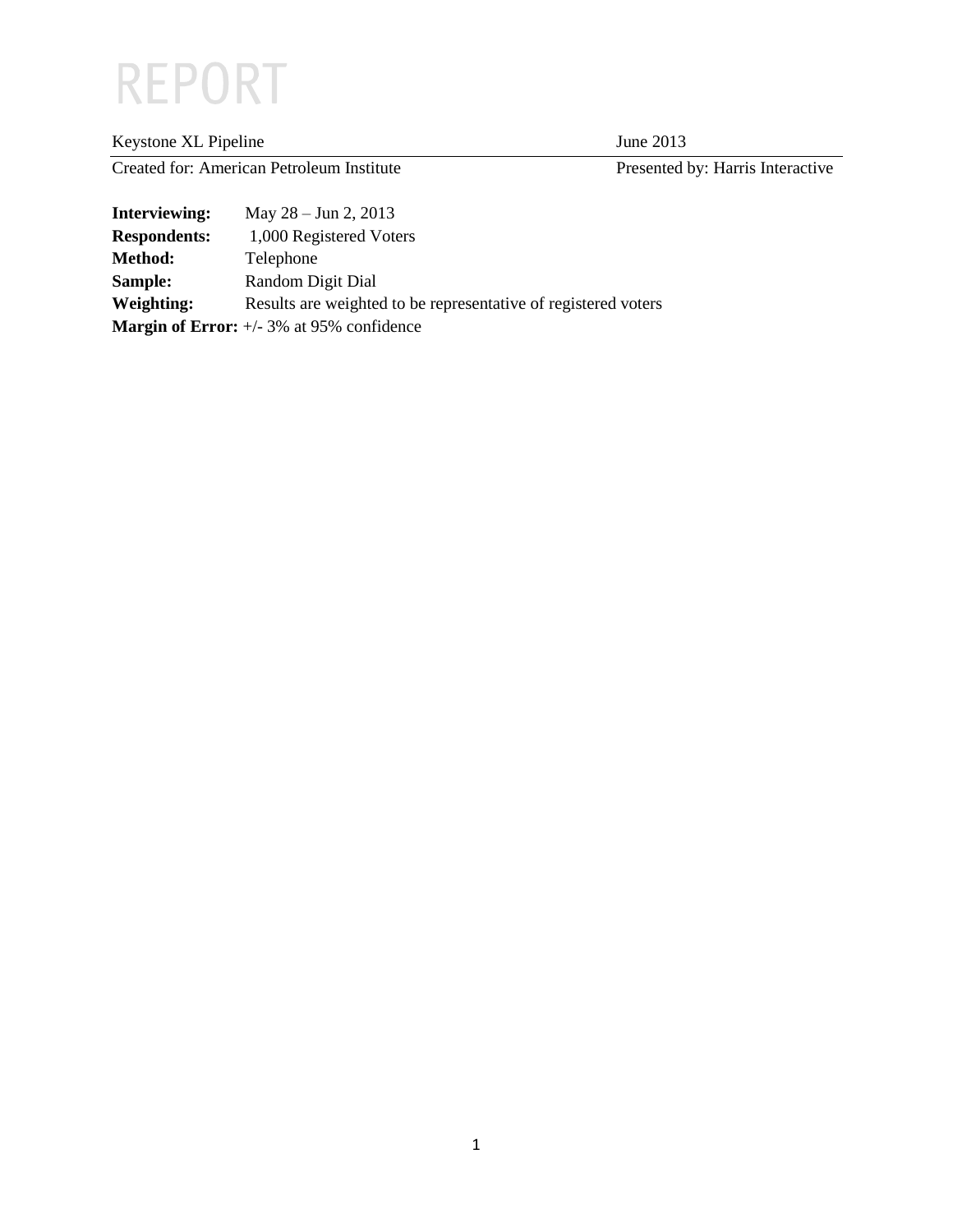S1 Are you currently registered to vote?

|                   | Total |
|-------------------|-------|
| Base              | 1,000 |
| Yes               | 100%  |
| No                | $0\%$ |
| Don't know/Refuse | $0\%$ |

S2 Did you vote in the last (2012) Presidential election?

|                   | Total |
|-------------------|-------|
| Base              | 1,000 |
| Yes               | 89%   |
| Nο                | 10%   |
| Don't know/Refuse | 0%    |

#### **MAIN SURVEY**

Q1. If America continues to need to import some oil to meet its energy needs, would you like to see America import more or less of the oil it needs from Canada, rather than other foreign countries?

|                   | Total |
|-------------------|-------|
| Base              | 1,000 |
| <b>MORE (NET)</b> | 69%   |
| A lot more        | 51%   |
| A little more     | 18%   |
| About the same    | 3%    |
| <b>LESS (NET)</b> | 15%   |
| A little less     | 6%    |
| A lot less        | 9%    |
| Don't Know/Refuse | 14%   |

Q2. A pipeline – the Keystone XL pipeline – has been proposed to help bring more oil from Canada into the U.S. for use in American refineries. Do you support or oppose the building of the Keystone XL pipeline?

|                            | Total |
|----------------------------|-------|
| Base                       | 1,000 |
| <b>SUPPORT (NET)</b>       | 70%   |
| <b>Strongly Support</b>    | 50%   |
| Somewhat Support           | 20%   |
| Neither Support nor Oppose | 3%    |
| <b>OPPOSE</b> (NET)        | 18%   |
| Somewhat Oppose            | 6%    |
| <b>Strongly Oppose</b>     | 12%   |
| Don't Know/Refuse          | 10%   |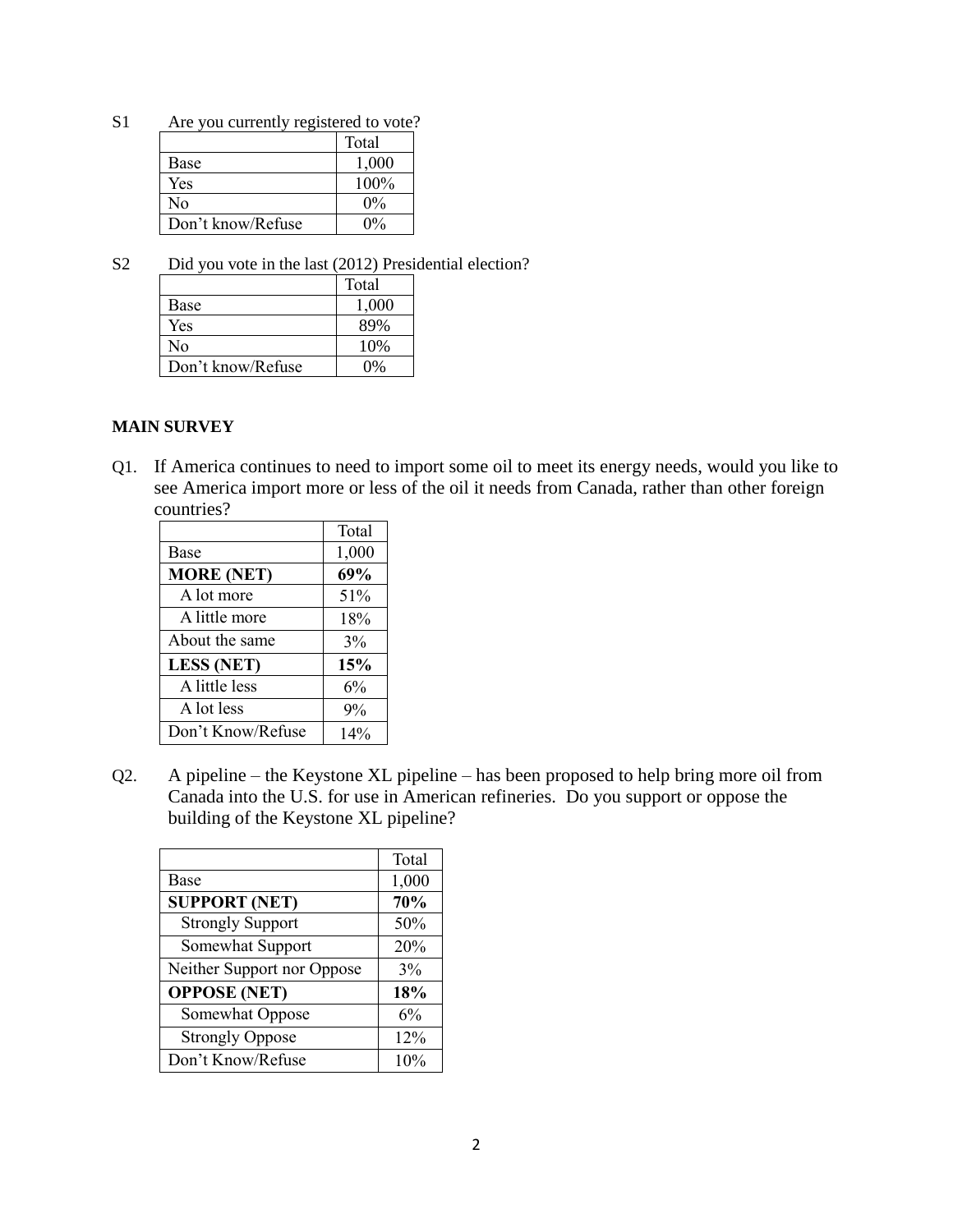Q3. The federal government should approve the Keystone XL pipeline because it would help strengthen America's energy security by picking up oil coming from North Dakota and neighboring states and delivering it for processing at U.S. refineries.

|                            | Total |
|----------------------------|-------|
| Base                       | 1,000 |
| <b>AGREE (NET)</b>         | 81%   |
| <b>Strongly Agree</b>      | 59%   |
| Somewhat Agree             | 22%   |
| Neither Agree nor Disagree | $1\%$ |
| <b>DISAGREE (NET)</b>      | 13%   |
| Somewhat Disagree          | 4%    |
| <b>Strongly Disagree</b>   | 9%    |
| Don't Know/Refuse          | $5\%$ |

Q4. The federal government should approve the Keystone XL pipeline because it would help strengthen America's national security by increasing supplies of oil from North America, rather than from other regions of the world.

|                            | Total |
|----------------------------|-------|
| Base                       | 1,000 |
| <b>AGREE (NET)</b>         | 77%   |
| <b>Strongly Agree</b>      | 56%   |
| Somewhat Agree             | 21%   |
| Neither Agree nor Disagree | $2\%$ |
| <b>DISAGREE (NET)</b>      | 19%   |
| Somewhat Disagree          | 9%    |
| <b>Strongly Disagree</b>   | 10%   |
| Don't Know/Refuse          | 4%    |

Q5. The federal government should approve the Keystone XL pipeline because it would strengthen America's economic security by helping to create jobs here in the U.S. and keeping energy dollars here in North America.

|                            | Total |
|----------------------------|-------|
| <b>Base</b>                | 1,000 |
| <b>AGREE (NET)</b>         | 85%   |
| <b>Strongly Agree</b>      | 66%   |
| Somewhat Agree             | 19%   |
| Neither Agree nor Disagree | $1\%$ |
| <b>DISAGREE (NET)</b>      | 11%   |
| Somewhat Disagree          | 3%    |
| <b>Strongly Disagree</b>   | 8%    |
| Don't Know/Refuse          | 3%    |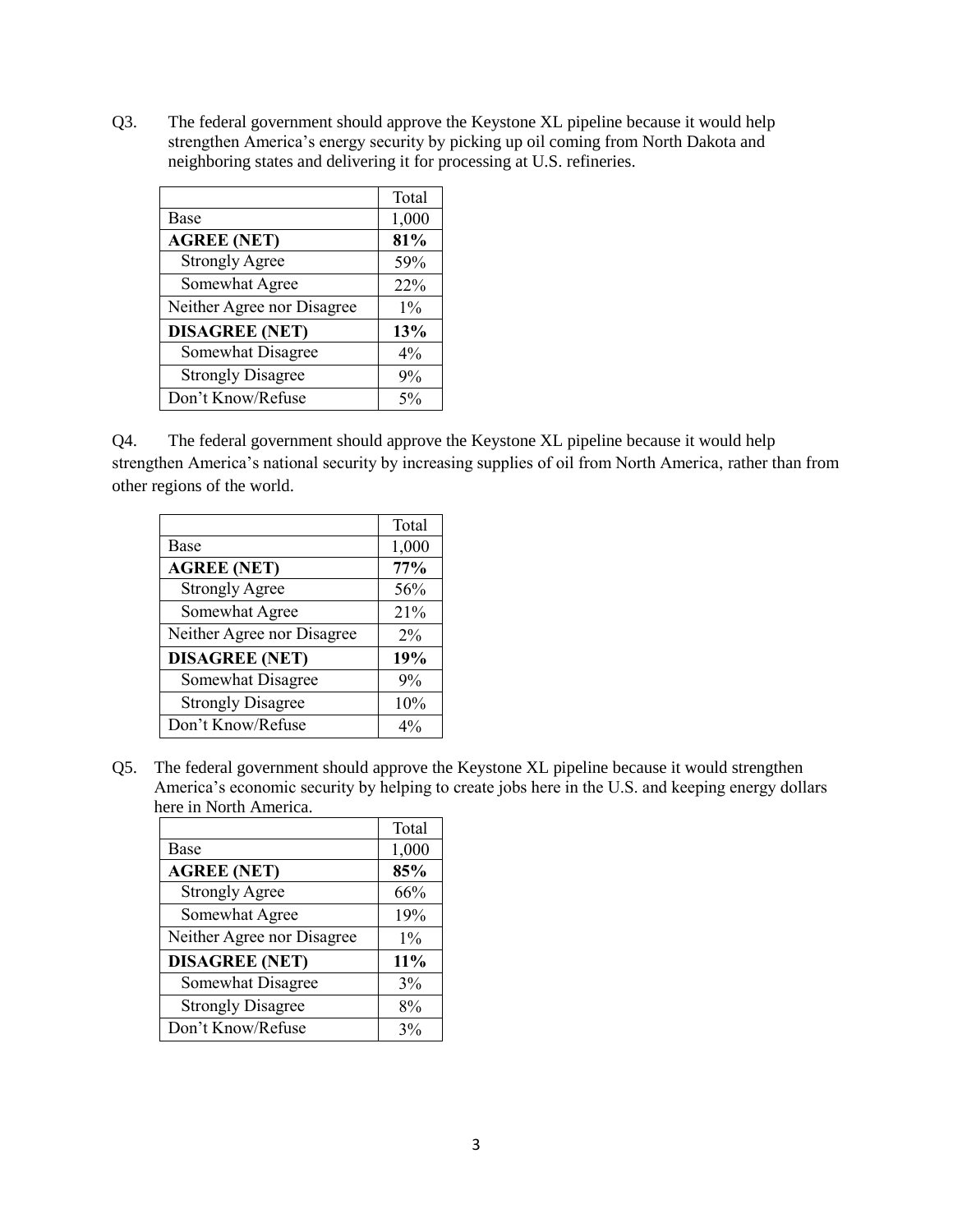Q6. The Keystone XL pipeline would benefit the United States military because the services would have increased access to oil from Canada, a member of NATO and a close neighbor.

|                            | Total |
|----------------------------|-------|
| Base                       | 1,000 |
| <b>AGREE (NET)</b>         | 75%   |
| <b>Strongly Agree</b>      | 49%   |
| Somewhat Agree             | 26%   |
| Neither Agree nor Disagree | $2\%$ |
| <b>DISAGREE (NET)</b>      | 19%   |
| Somewhat Disagree          | 9%    |
| <b>Strongly Disagree</b>   | 10%   |
| Don't Know/Refuse          | $4\%$ |

Q7. The Keystone XL pipeline would help serve our country's national interest by transporting Canadian and U.S. oil to American refineries where it can be converted into gasoline, diesel fuel and other needed products.

|                            | Total |
|----------------------------|-------|
| Base                       | 1,000 |
| <b>AGREE (NET)</b>         | 85%   |
| <b>Strongly Agree</b>      | 64%   |
| Somewhat Agree             | 21%   |
| Neither Agree nor Disagree | $1\%$ |
| <b>DISAGREE (NET)</b>      | 12%   |
| Somewhat Disagree          | 4%    |
| <b>Strongly Disagree</b>   | 8%    |
| Don't Know/Refuse          | 3%    |

Q8. It is in the United States' national interest to approve the Keystone XL pipeline so that it can bring additional Canadian oil into the U.S. and increase the ability to transport oil from North Dakota and neighboring states.

|                            | Total |
|----------------------------|-------|
| Base                       | 1,000 |
| <b>AGREE (NET)</b>         | 82%   |
| <b>Strongly Agree</b>      | 56%   |
| Somewhat Agree             | 26%   |
| Neither Agree nor Disagree | $1\%$ |
| <b>DISAGREE (NET)</b>      | 13%   |
| Somewhat Disagree          | 4%    |
| <b>Strongly Disagree</b>   | 9%    |
| Don't Know/Refuse          | $4\%$ |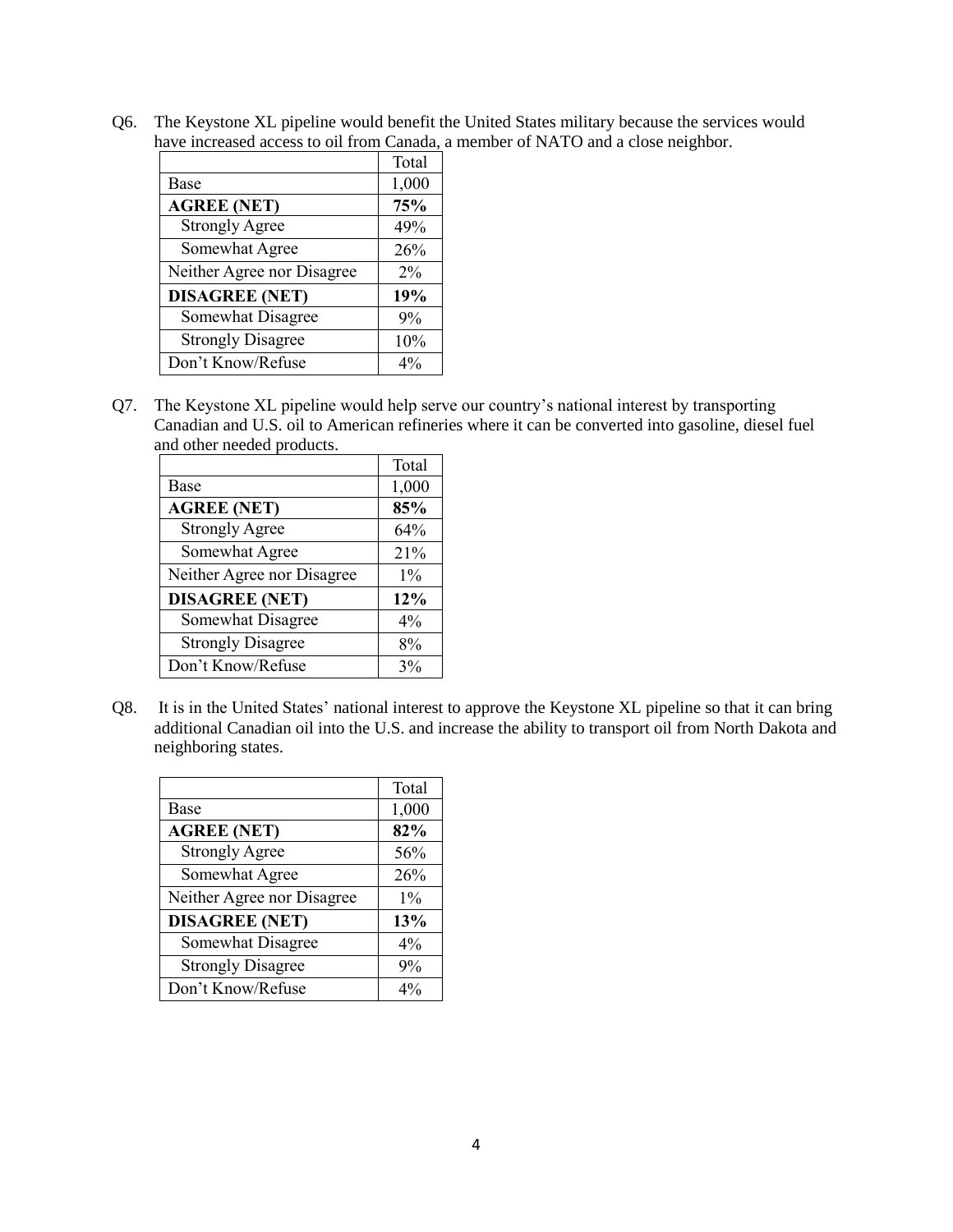## **DEMOGRAPHICS**

#### Gender

|        | <b>Total</b> |
|--------|--------------|
| Base   | 1,000        |
| Male   | 47%          |
| Female | 53%          |

| Age       |       |
|-----------|-------|
|           | Total |
| Base      | 1,000 |
| $18 - 24$ | $6\%$ |
| $25 - 34$ | 10%   |
| $35 - 49$ | 28%   |
| $50 - 64$ | 30%   |
| $65+$     | 23%   |

### Education

|                                                 | Total |
|-------------------------------------------------|-------|
| Base                                            | 1,000 |
| HIGH SCHOOL OR LESS (NET)                       | 33%   |
| Less than high school                           | 4%    |
| High school graduate                            | 29%   |
| <b>ATTENDED COLLEGE OR COLLEGE DEGREE (NET)</b> | 53%   |
| Some college                                    | $5\%$ |
| Associates                                      | 26%   |
| College graduate                                | 22%   |
| Post-graduate                                   | 12%   |
| Refused                                         | $1\%$ |

#### Party

|                          | Total |
|--------------------------|-------|
| Base                     | 1,000 |
| <b>REPUBLICAN (NET)</b>  | 30%   |
| <b>Strong Republican</b> | 19%   |
| Not-so-strong Republican | 10%   |
| <b>INDEPENDENT (NET)</b> | 25%   |
| Lean Republican          | 9%    |
| Lean Democrat            | $7\%$ |
| Do Not Lean Either Way   | 9%    |
| <b>DEMOCRAT (NET)</b>    | 33%   |
| <b>Strong Democrat</b>   | 22%   |
| Not-so-strong Democrat   | 10%   |
| Other                    | 8%    |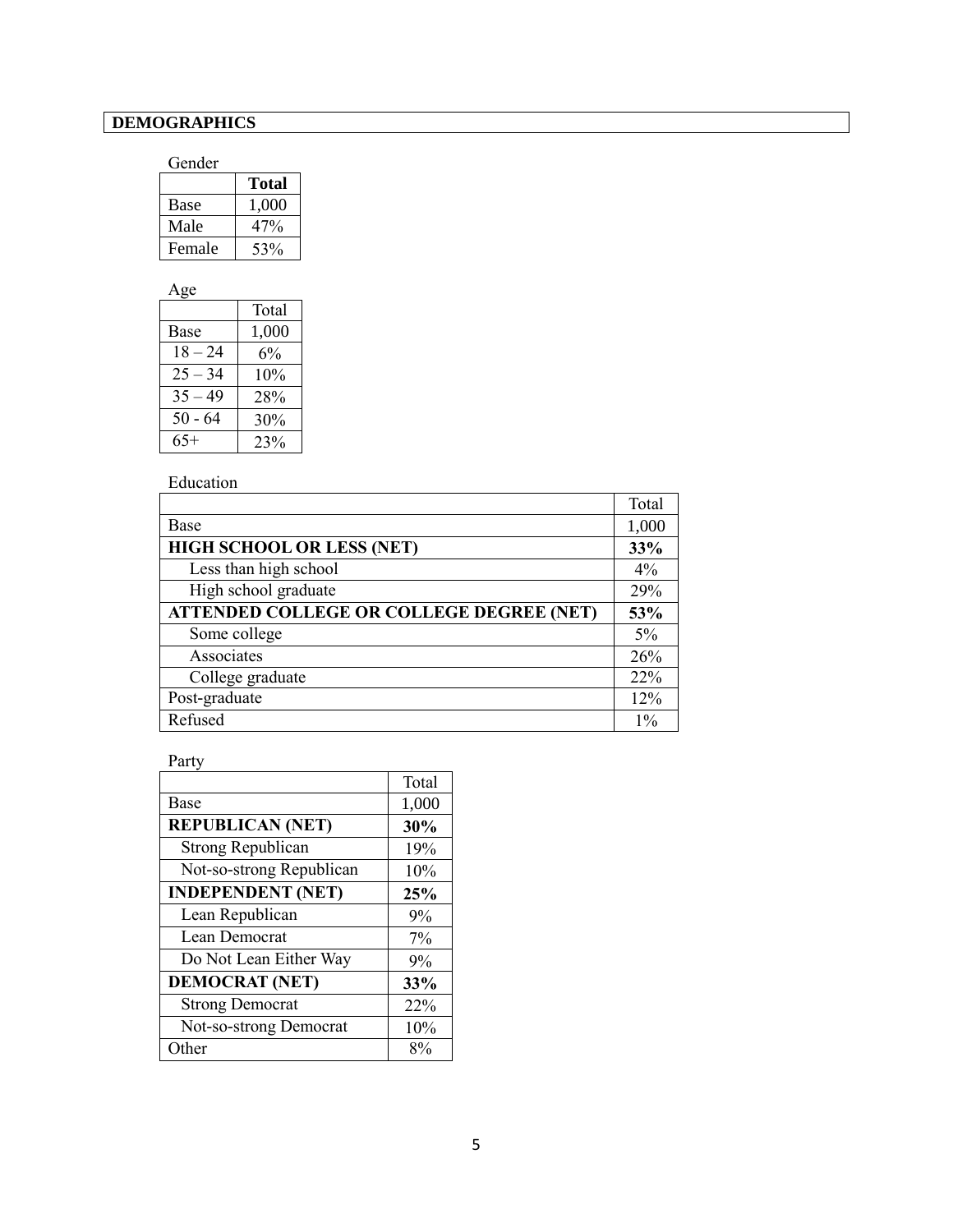Ideology

|                           | Total |
|---------------------------|-------|
| <b>Base</b>               | 1,000 |
| <b>CONSERVATIVE (NET)</b> | 59%   |
| Very Conservative         | 24%   |
| Somewhat Conservative     | 35%   |
| Neither                   | 6%    |
| <b>LIBERAL (NET)</b>      | 28%   |
| Somewhat Liberal          | 19%   |
| Very Liberal              |       |

Income

|                                  | Total |
|----------------------------------|-------|
| Base                             | 1,000 |
| Less than $$5,000$               | 2%    |
| \$5,000 but less than \$10,000   | $4\%$ |
| \$10,000 but less than \$15,000  | 2%    |
| \$15,000 but less than \$20,000  | 3%    |
| \$20,000 but less than \$25,000  | 4%    |
| \$25,000 but less than \$30,000  | 3%    |
| \$30,000 but less than \$35,000  | 5%    |
| \$35,000 but less than \$40,000  | 6%    |
| \$40,000 but less than \$50,000  | 5%    |
| \$50,000 but less than \$60,000  | 7%    |
| \$60,000 but less than \$75,000  | 8%    |
| \$75,000 but less than \$80,000  | 5%    |
| \$80,000 but less than \$100,000 | 6%    |
| \$100,000 or more                | 21%   |
| Refused                          | 20%   |

Race/Ethnicity

|                                   | Total |
|-----------------------------------|-------|
| Base                              | 1,000 |
| White                             | 69%   |
| <b>Black or African American</b>  | 13%   |
| Hispanic                          | 9%    |
| Native American or Alaskan Native | $2\%$ |
| Mixed Race                        | $2\%$ |
| Asian or Pacific Islander         | $2\%$ |
| Some other race                   | $1\%$ |
| Don't know/Refused                | $2\%$ |